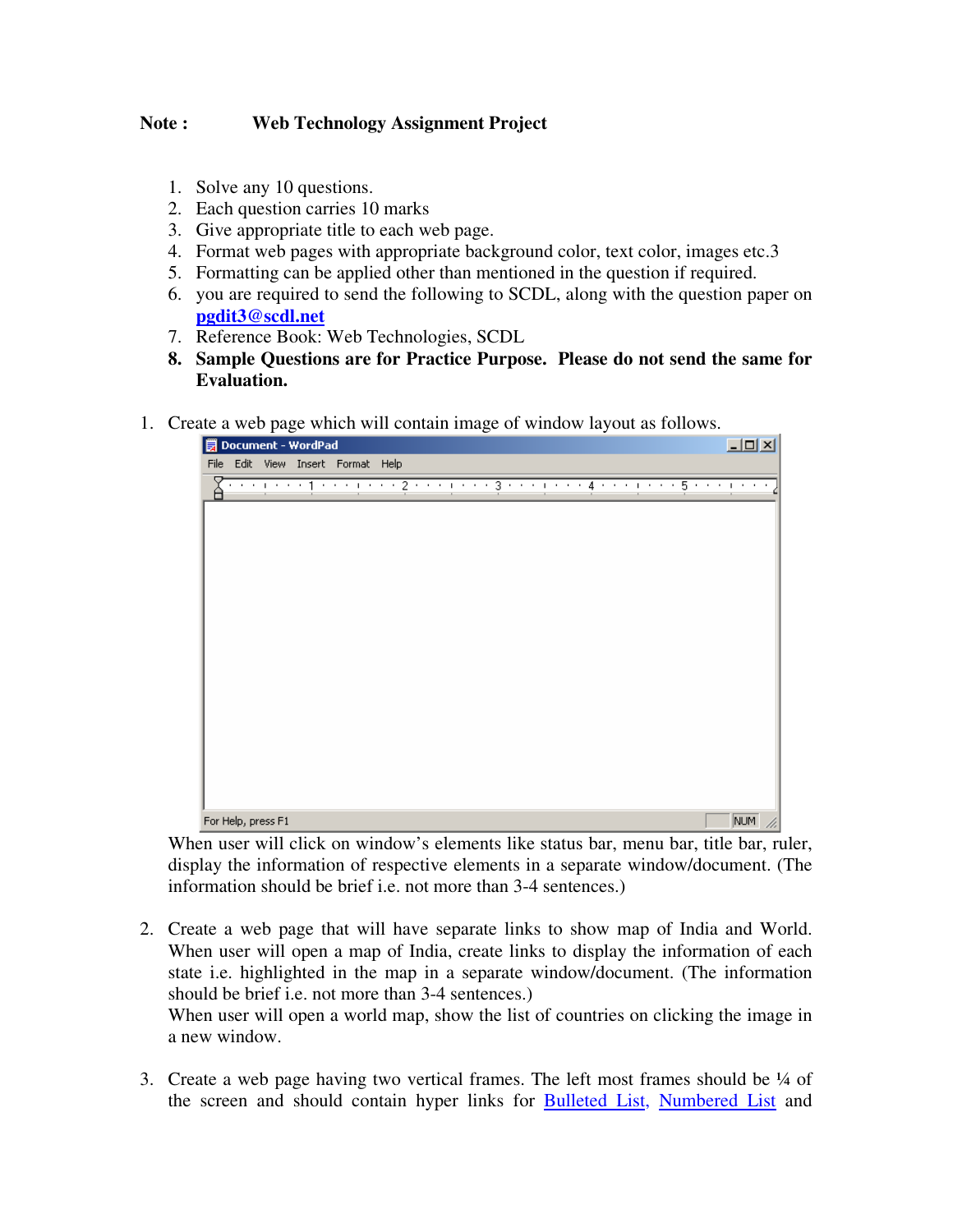Definition List. On clicking respective links display example of the list in the next frame.

4. Create a web page as follows:

**Select Countries :** London



The list box should have names of at least 10 countries where  $2<sup>nd</sup>$ ,  $4<sup>th</sup>$  and  $10<sup>th</sup>$ country should be selected by default.

**Note: Alignment should be exactly as shown above.** 

5. Create a web page to print the following table:

| Sr.           | <b>Course</b> | <b>Subject</b>                | <b>Marks</b> |                                            | Category     |              | <b>Practical</b> / |
|---------------|---------------|-------------------------------|--------------|--------------------------------------------|--------------|--------------|--------------------|
| No.           |               |                               |              | <b>Internal External Internal External</b> |              |              | <b>Theory</b>      |
|               | <b>MBA</b>    | <b>Management Accounting</b>  | 30           | 70                                         |              |              | Theory             |
|               |               | <b>Information Technology</b> | 30           | 70                                         |              |              | T and P            |
|               |               | <b>Basics of Marketing</b>    | 30           | 70                                         |              |              | Theory             |
|               |               | E-Commerce                    | 50           |                                            | $\checkmark$ |              | Theory             |
| $\mathcal{D}$ | <b>MCM</b>    | <b>Visual Basic</b>           | 30           | 70                                         |              | $\checkmark$ | T and P            |
|               |               | <b>Internet Technology</b>    | 30           | 70                                         |              |              | T and P            |
|               |               | <b>Network Technology</b>     | 30           | 70                                         |              |              | Theory             |
|               |               | VB.Net                        | 30           | 70                                         |              | $\checkmark$ | T and P            |
|               |               | Linux                         | 30           | 70                                         |              |              | T and P            |
|               |               | <b>ISA</b>                    | 50           |                                            |              |              | Theory             |

# **List of Course-wise Subjects**

- 6. Write an HTML page to display information of three products. The name of three products should be displayed at the top. The hyperlink should be provided to move to the details of the product like its features, size, price etc. alongwith its image. The link should be internal link.
- 7. Explain the HTML tags for the following text formatting with example.
	- a) Superscript b) Subscript c) Strike through<br>d) Super bold e) Underline (other than <U></I
	- e) Underline (other than  $\langle U \rangle \langle U \rangle$ )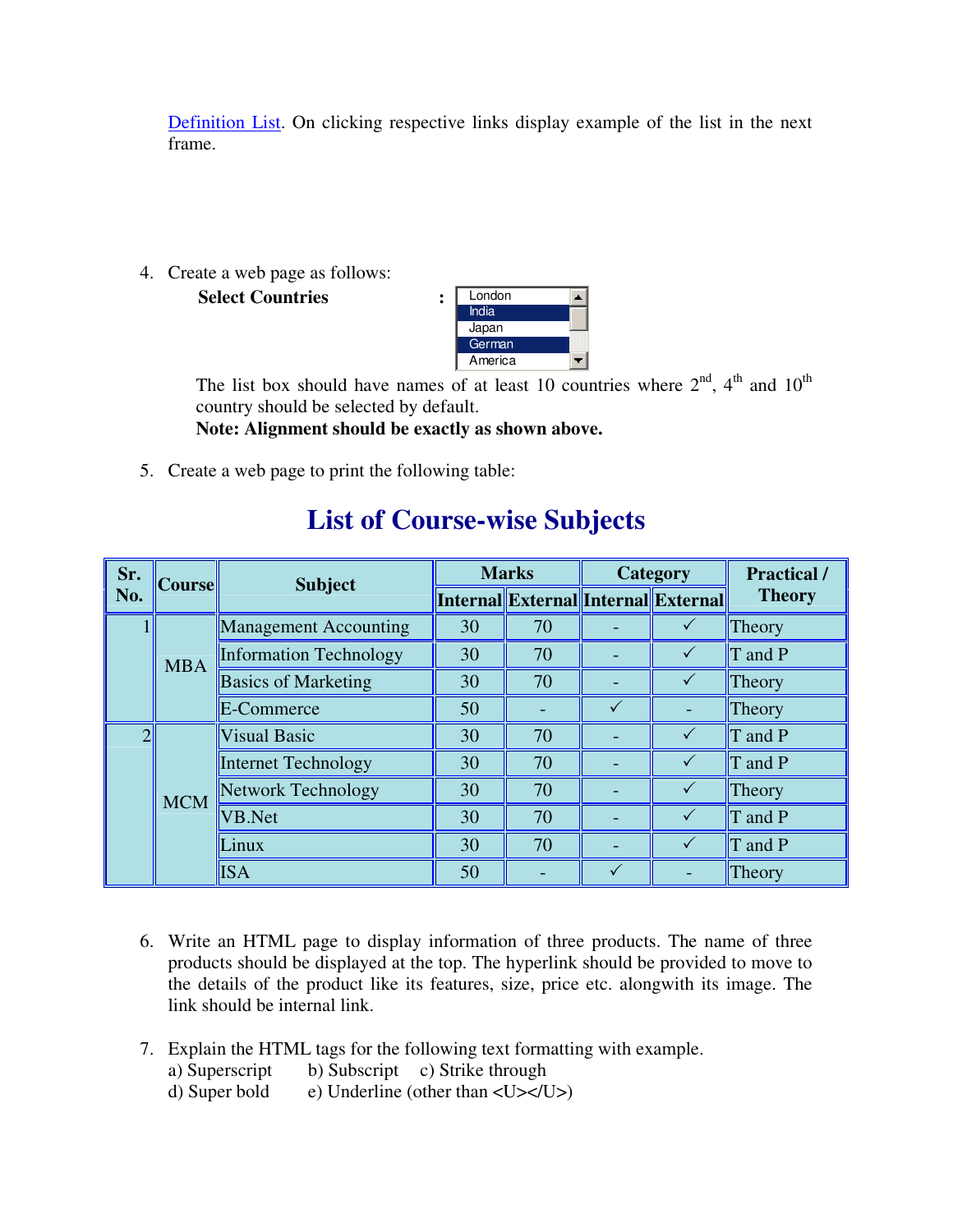- 8. Print a calendar for the month of March 2008. Display all Sundays in Red color, the holidays other than Sunday in Blue color and the rest in green color.
- 9. Create the following frame formats



- 10. Create an HTML page to accept customer's information for the following with appropriate form elements : Customer Name, Address, Gender, Languages known, City, and to submit and clear the contents (Note: Code for submission is not expected.)
- 11. Explain the following tags with the attributes that often required. Write suitable example for each.

1) SELECT 2) TEXTAREA

- 12. Write a short note on the followings: 1) CSS 2) Image Mapping
- 13. Create the following HTML page. Use HTML code to print the symbols.

| <b>SYMBOL</b> | <b>DESCRIPTION</b>    |
|---------------|-----------------------|
| $^{\prime}$   | <b>Quotation Mark</b> |
| &             | <b>Ampersand Sign</b> |
| <             | Less Than Sign        |
| ↘             | Greater Than Sign     |
| ⊚             | copyright Symbol      |

# **Print Other Characters**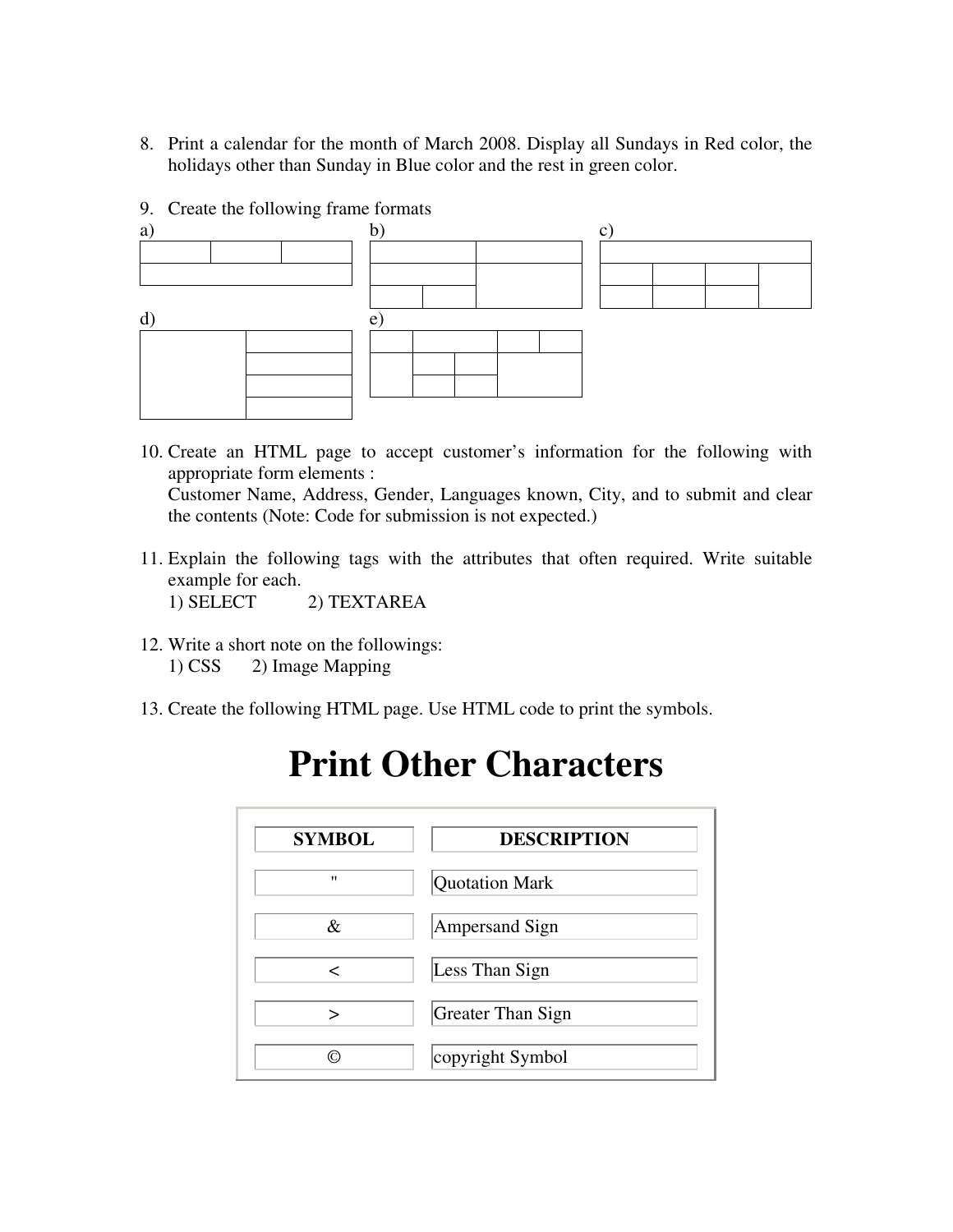

#### 14. Create the following table formats:



15. Create a web page having the following frame format:

| College                                                                            | Logo of the   Information of College |  |  |  |  |  |  |  |
|------------------------------------------------------------------------------------|--------------------------------------|--|--|--|--|--|--|--|
| $4th$ frame                                                                        |                                      |  |  |  |  |  |  |  |
| Hyperlinks for opening web pages of first 10 questions.<br>$Q.2$ etc.<br>eg. $Q.1$ |                                      |  |  |  |  |  |  |  |

The contents of web pages on clicking hyper link should be displayed in the  $4<sup>th</sup>$  frame (middle frame).

Include the logo of the college and information of college in the relevant frame as mentioned above.

16. Create a web page which will have one table and 2 paragraphs. Create different styles for the table cells and paragraph. Maintain a separate style sheet file for table whereas the styles for paragraph should be maintained in the same file.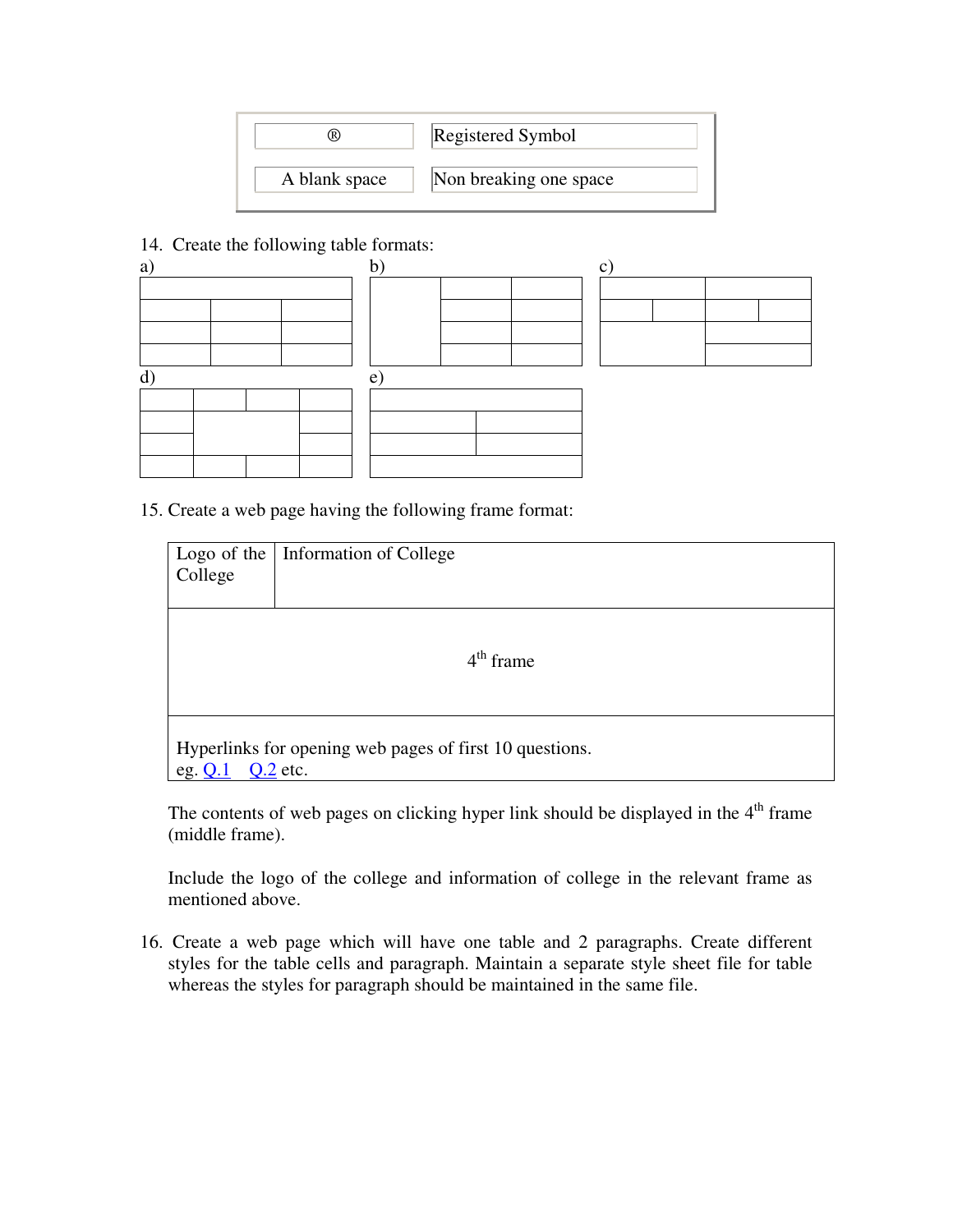### **Sample Project Exam Questions**

#### **Note:**

#### **Instructions:**

- 1. Information should be as brief as possible.
- 2. The design should be as professional and creative as possible.
- 3. Formatting can be applied other than mentioned in the question if required.
- 4. Give appropriate title to each web page.
- 5. Format web pages with appropriate background color, text color, images etc.
- 6. Examination ( Project Work):- please note that the Project will be evaluated on the following criteria:-
	- 1. Program Logic
	- 2. Code Documentation
	- 3. Correctness/Completion
- 7. Reference Book: Web Technologies, SCDL
- Q. 1 Create a web page having frames as follows:

| <b>Your Name</b><br>Punch line etc. |                                              |                    |  |  |  |  |
|-------------------------------------|----------------------------------------------|--------------------|--|--|--|--|
| Objective                           |                                              |                    |  |  |  |  |
| Personal Information                |                                              |                    |  |  |  |  |
| <b>Family Information</b>           | Display information here of selected<br>link | Display            |  |  |  |  |
| <b>Educational Information</b>      |                                              | relevant<br>images |  |  |  |  |
| <b>Experience</b>                   |                                              | here               |  |  |  |  |
| Achievements                        |                                              |                    |  |  |  |  |
| Other                               |                                              |                    |  |  |  |  |
| Your contact details                |                                              |                    |  |  |  |  |

The frame which includes Objective, Personal Information ect. are the hyperlinks. Display the relevant information in the next frame on selecting the link. The colour scheme of hyper links should be as follows: default – green active – red visited – blue